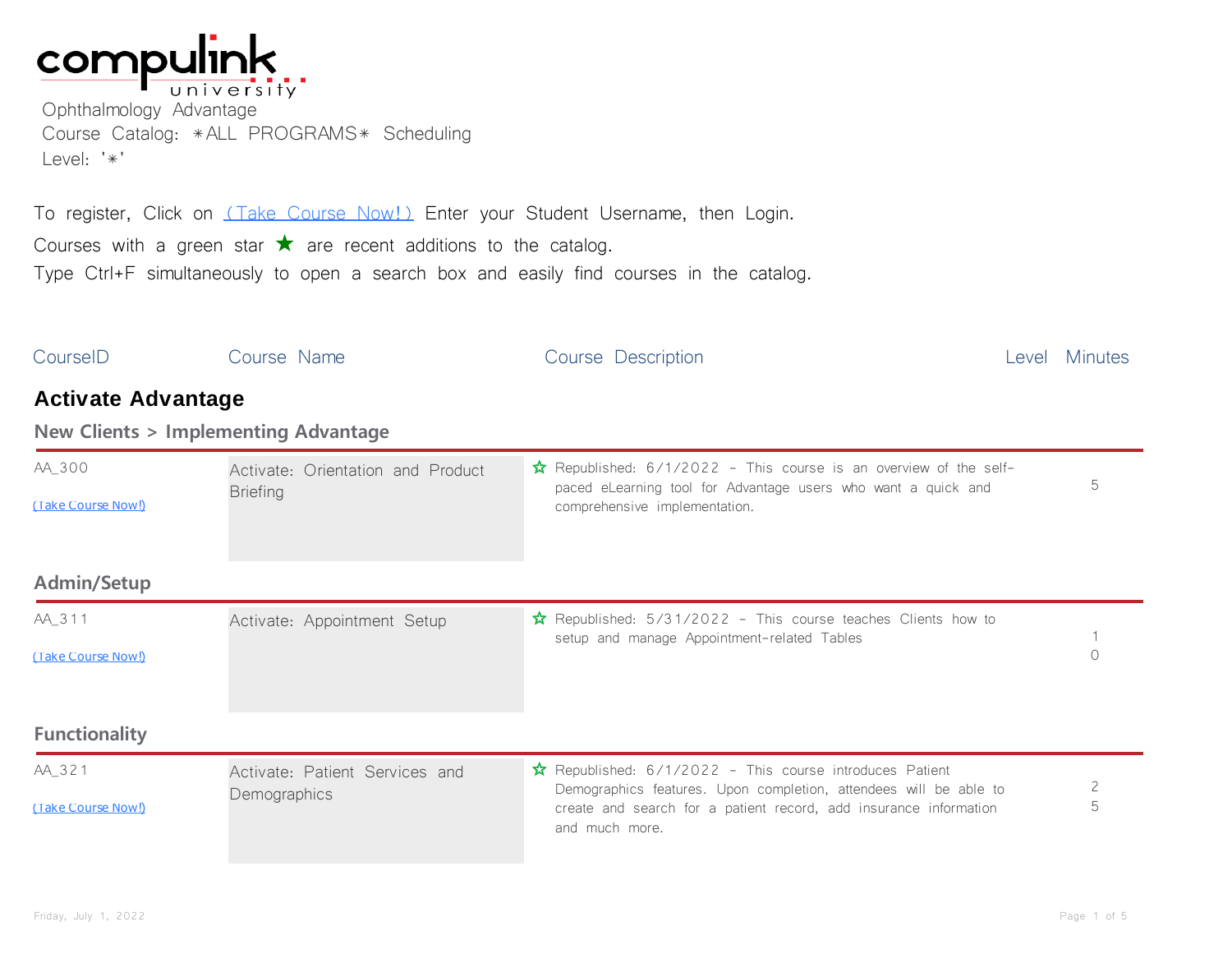| CourseID             | Course Name                      | Course Description                                                                                                                                                         |  | Level Minutes |
|----------------------|----------------------------------|----------------------------------------------------------------------------------------------------------------------------------------------------------------------------|--|---------------|
| AA_316               | Activate: Appointment Scheduling | $\hat{\mathbf{x}}$ Republished: 6/2/2022 - This course teaches attendees the<br>basics of Appointment Scheduling: Scheduling, Re-scheduling and<br>Canceling Appointments. |  | 7             |
| (Take Course Now!)   |                                  |                                                                                                                                                                            |  |               |
| <b>Appointments</b>  |                                  |                                                                                                                                                                            |  |               |
| <b>Admin/Setup</b>   |                                  |                                                                                                                                                                            |  |               |
| APPT_320             | Appt. Utilities: Column and      | $\hat{\mathbf{x}}$ Published: 5/6/2022 - Review the Appointment Utility Column<br>and Resource commands that are used to customize your schedule                           |  |               |
| (Take Course Now!)   | Resource Options                 | views.                                                                                                                                                                     |  | $\bigcirc$    |
| <b>Functionality</b> |                                  |                                                                                                                                                                            |  |               |
| APPT_325             | Appointment Scheduling           | $\hat{\mathbf{x}}$ Published: 5/6/2022 - In this course on appointment basics,<br>you will learn how to schedule, reschedule, change the schedule                          |  |               |
| (Take Course Now!)   |                                  | view, modify appointment status, cancel and move appointments.                                                                                                             |  | 3             |
| APPT_330             | Appointment Scheduling II        | $\hat{\mathbf{x}}$ Published: 5/6/2022 - This course will cover the functionality of<br>the following Appointment Commands: Search, Refresh, Block,                        |  | 1             |
| (Take Course Now!)   |                                  | Print, Wait List, Move and Daily Notes.                                                                                                                                    |  | 9             |
| <b>Functionality</b> |                                  |                                                                                                                                                                            |  |               |
| APPT_270             | Multiple Resource Scheduling     | Published: 5/14/2020 - In this course we will review the<br>necessary setup items required for using Multiple Resource                                                     |  |               |
| (Take Course Now!)   |                                  | Schedule and demonstrate how to book an MRS appointment once<br>the setup is complete.                                                                                     |  | $\bigcap$     |

## **Billing: Insurance**

**Change Healthcare Tools & Resources**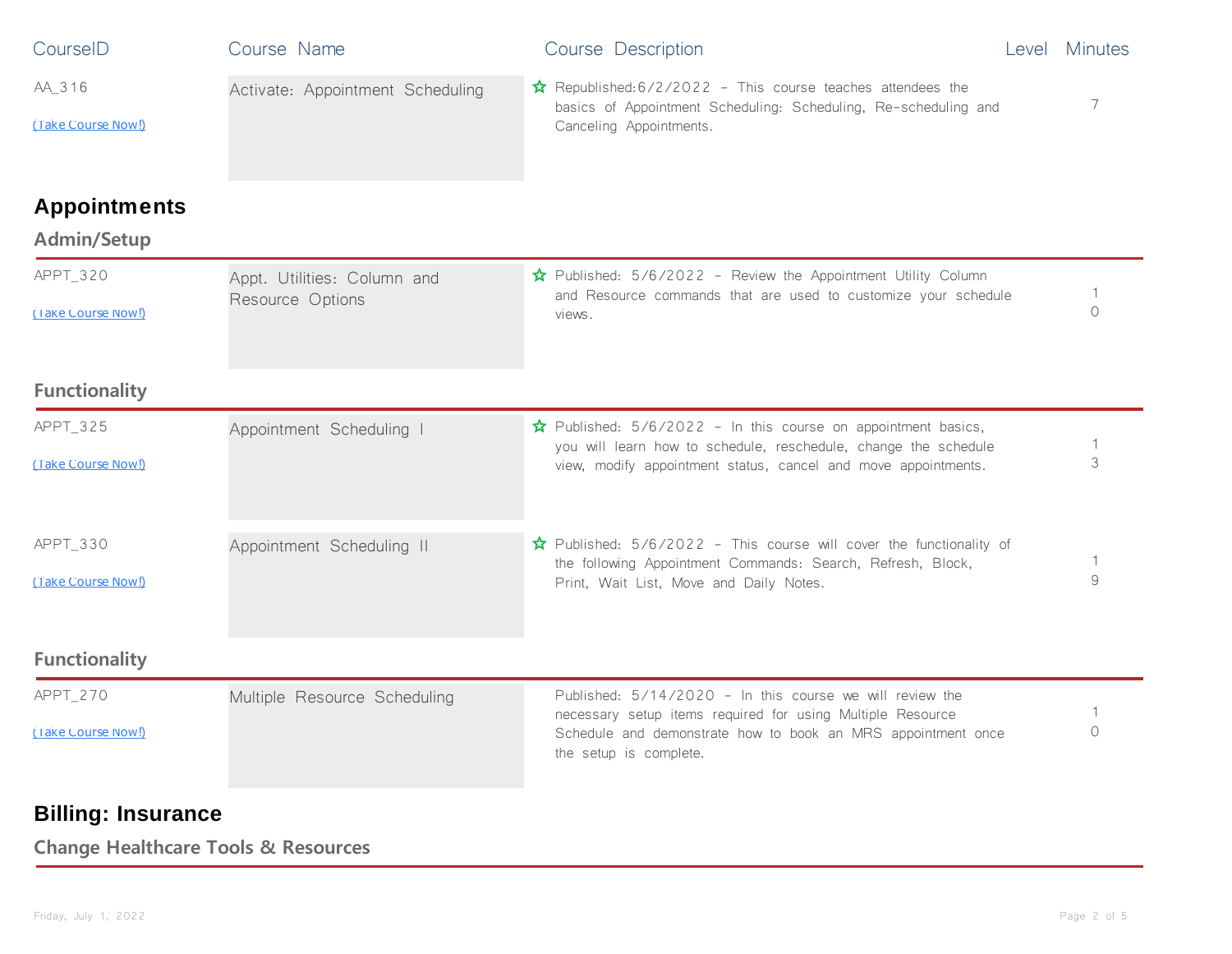| CourseID                        | Course Name                                   | Course Description                                                                                                                                               | Level | <b>Minutes</b> |
|---------------------------------|-----------------------------------------------|------------------------------------------------------------------------------------------------------------------------------------------------------------------|-------|----------------|
| SDEDI_115<br>(Take Course Now!) | EDI: What Is RPA?                             | Published: 6/2/2021 - Take a brief tour of Change Healthcare's<br>newest revenue cycle management system, RPA, and learn about<br>the benefits of utilizing RPA. |       | 5              |
| SDEDI_120<br>(Take Course Now!) | <b>RPA:Claims Workflow</b><br>Recommendations | Published: 6/9/2021 - Claims workflow recommendations in RPA<br>are covered in this course.                                                                      |       | 6              |
| SDEDI_125<br>(Take Course Now!) | RPA:ERA/Payment Workflow<br>Recommendations   | Published: 6/9/2021 - This is a brief look at ERA/Payment<br>Workflow Recommendations in RPA.                                                                    |       | $\mathsf{S}$   |
| <b>Functions</b>                |                                               |                                                                                                                                                                  |       |                |

## **Appointments**

| FUNC 310           | Appointment Communication Function $\hat{x}$ Published: 6/7/2022 - Learn how to generate personalized<br>appointment communications via a batch process using letter, post |  |
|--------------------|----------------------------------------------------------------------------------------------------------------------------------------------------------------------------|--|
| (Take Course Now!) | cards or E-Mail.                                                                                                                                                           |  |

## **Patient Flow**

## **Patient Accounts**

| PAT 400            | Adding a New Patient | Published: $3/15/2022$ - This course covers how to add new                                                                                           |  |
|--------------------|----------------------|------------------------------------------------------------------------------------------------------------------------------------------------------|--|
| (Take Course Now!) |                      | patient and account responsible information, add a patient's picture<br>to their record, scan in an insurance card and scan in a HIPAA<br>agreement. |  |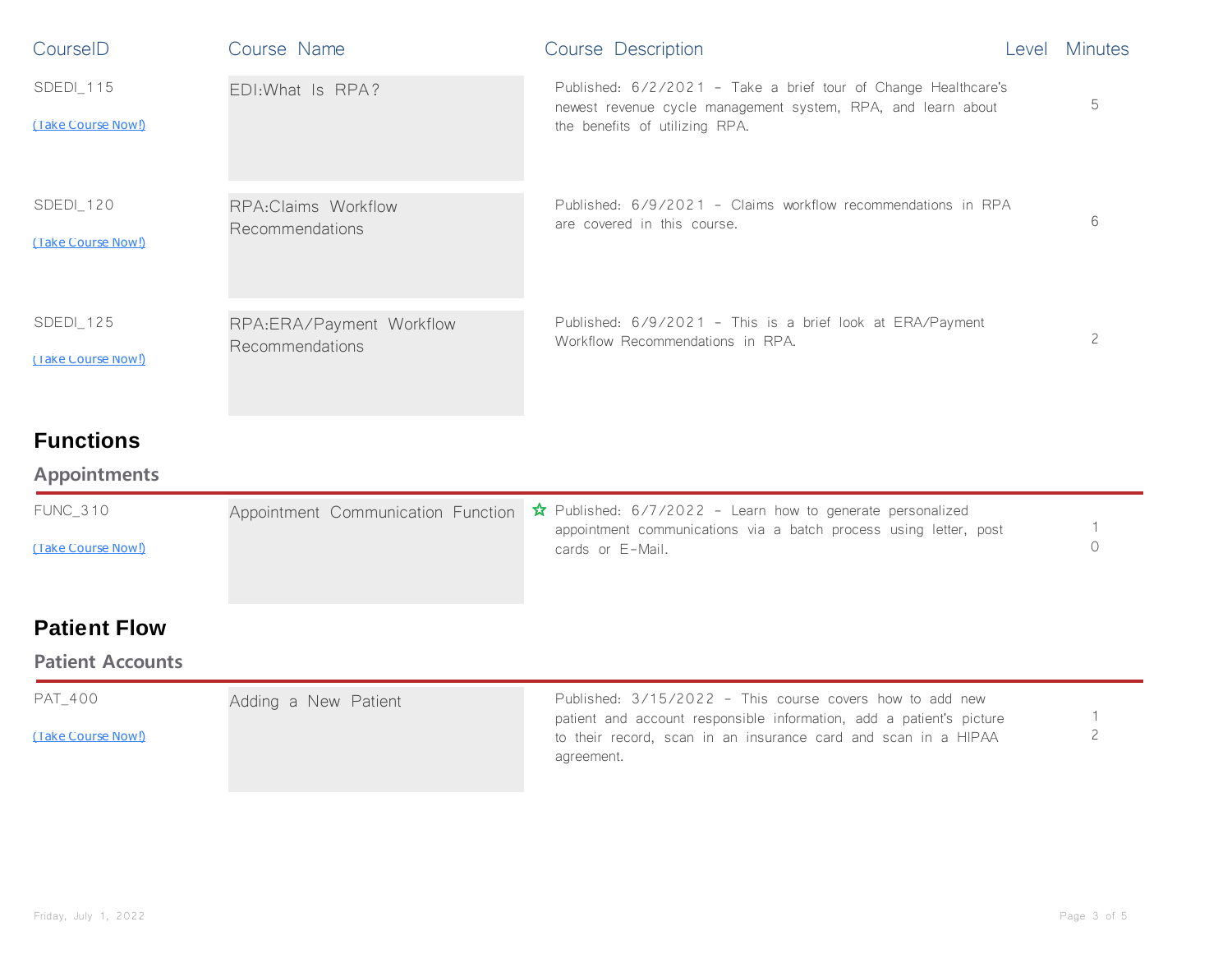| CourseID                         | Course Name                                                           | Course Description                                                                                                                                                                                                                                                        | Level Minutes            |
|----------------------------------|-----------------------------------------------------------------------|---------------------------------------------------------------------------------------------------------------------------------------------------------------------------------------------------------------------------------------------------------------------------|--------------------------|
| PAT_415<br>(Take Course Now!)    | Adding a Patient Contact                                              | ☆ Published: 6/17/2022 - Review the Patient Contact screen, its<br>purpose and definitions of all field options.                                                                                                                                                          | 8                        |
| PAT_270_OZ<br>(Take Course Now!) | Adding Patient Referrals for<br>Incoming or Outgoing<br>V12.3/Greater | Published: 9/14/2020 - This course explains how to add and<br>complete referral source screens for incoming and outgoing<br>provider referrals, including references to requirements for meeting<br>MIPS HIE measures.                                                    | $\bigcap$                |
| PAT_410<br>(Take Course Now!)    | Adding Patient Insurance                                              | $\hat{\mathbf{x}}$ Published: 5/26/2022 - Learn how to add an insurance record<br>with patient and insured information. Length: 17 Minutes                                                                                                                                | 7                        |
| <b>Functionality</b>             |                                                                       |                                                                                                                                                                                                                                                                           |                          |
| PAT_405<br>(Take Course Now!)    | Checking in a New Patient                                             | Published: 3/15/2022 - Review the steps for checking in a<br>patient including marking their appointment Kept, scanning their<br>insurance card and HIPAA agreement as well as collecting a co-<br>pay. Print a Patient Information sheet to verify their data is current | $\overline{\phantom{0}}$ |
| PAT_275<br>(Take Course Now!)    | Scanning in Advantage                                                 | $\hat{\mathbf{x}}$ Published: 6/17/2022 - This course reviews scanning<br>documents in the Patient Demographics and Exam. The Worklist<br>for Demographic Documents Requiring Review is included.                                                                         | $\Delta$                 |
| SDPAT_110<br>(Take Course Now!)  | Patient Messaging                                                     | Published: 7/29/2020 - Explore the E-Mail and Text<br>messaging options available under the Patient Print command.                                                                                                                                                        | $\overline{c}$           |
| <b>Smart Practice</b>            |                                                                       |                                                                                                                                                                                                                                                                           |                          |